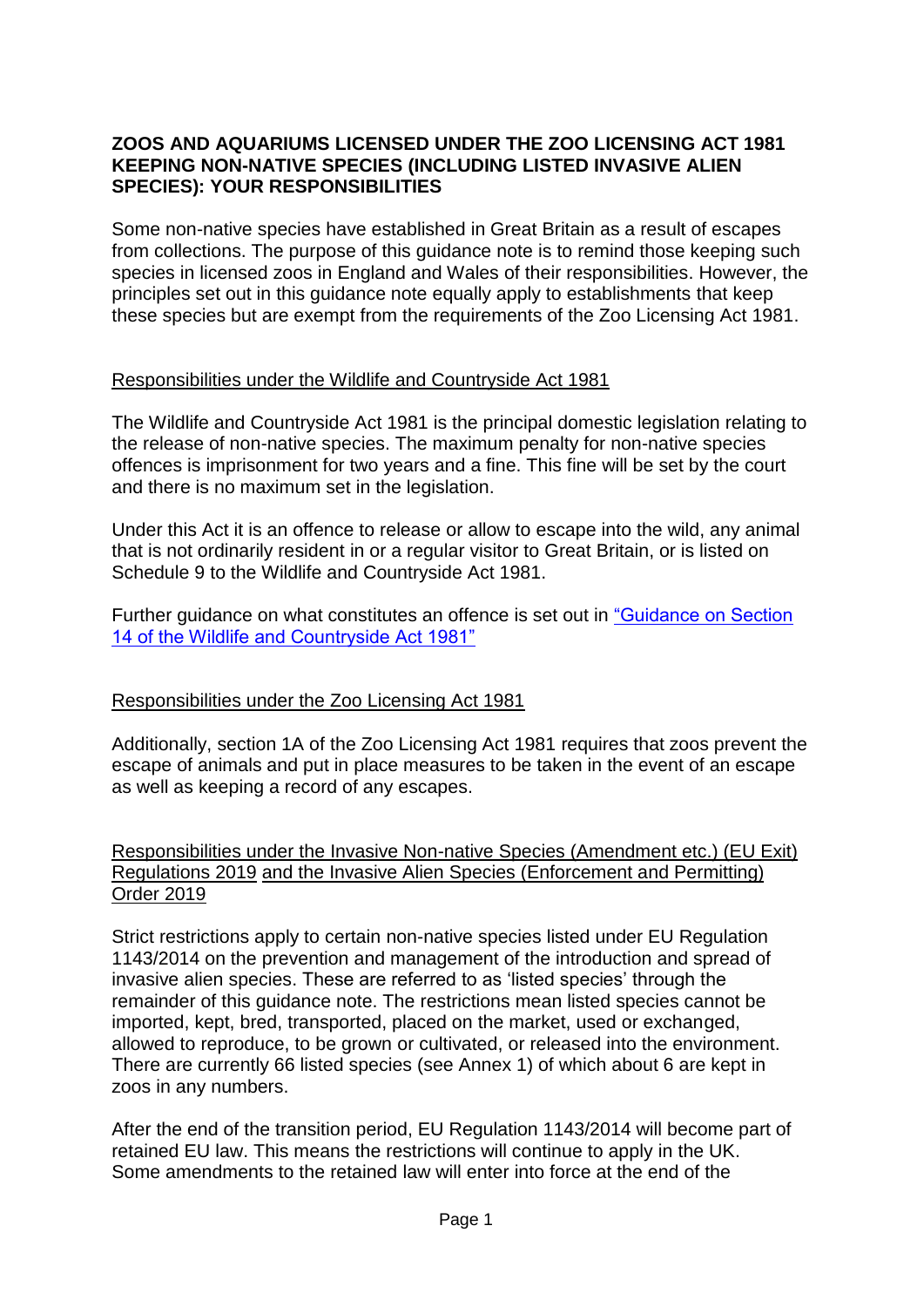transition period to ensure that the legislation remains operable in a UK context and continues to work as intended. These amendments have been included in a number of statutory instruments, the main one being [the Invasive Non-native](https://eur01.safelinks.protection.outlook.com/?url=https%3A%2F%2Fwww.legislation.gov.uk%2Fukdsi%2F2019%2F9780111176269%2Fcontents&data=04%7C01%7CLeasa.Fielding%40gov.wales%7C92d0a42e93964f31052a08d8858239f1%7Ca2cc36c592804ae78887d06dab89216b%7C0%7C0%7C637406141661391279%7CUnknown%7CTWFpbGZsb3d8eyJWIjoiMC4wLjAwMDAiLCJQIjoiV2luMzIiLCJBTiI6Ik1haWwiLCJXVCI6Mn0%3D%7C1000&sdata=T7LfDJ8VTEsDZeKEQmgpWKv4raAy1j%2FLhTPHESz4Izg%3D&reserved=0)  [Species \(Amendment etc.\) \(EU Exit\) Regulations 2019.](https://eur01.safelinks.protection.outlook.com/?url=https%3A%2F%2Fwww.legislation.gov.uk%2Fukdsi%2F2019%2F9780111176269%2Fcontents&data=04%7C01%7CLeasa.Fielding%40gov.wales%7C92d0a42e93964f31052a08d8858239f1%7Ca2cc36c592804ae78887d06dab89216b%7C0%7C0%7C637406141661391279%7CUnknown%7CTWFpbGZsb3d8eyJWIjoiMC4wLjAwMDAiLCJQIjoiV2luMzIiLCJBTiI6Ik1haWwiLCJXVCI6Mn0%3D%7C1000&sdata=T7LfDJ8VTEsDZeKEQmgpWKv4raAy1j%2FLhTPHESz4Izg%3D&reserved=0)

The Invasive Alien Species (Enforcement and Permitting) Order 2019 introduced measures to enforce offences under EU Regulation 1143/2011 and a permitting and licensing regime. The permitting and licensing regime means certain restricted activities are allowed to take place as long as they are carried out under the terms of a permit or licence. Annex 2 gives a full explanation on the implications of listing for zoos.

## **GENERAL GUIDANCE**

## **1. Containment**

Animals which are non-native should be kept in secure enclosures from which escape is not possible. It is your responsibility to ensure the enclosure are sufficiently secure to prevent escape.

The following is general guidance and is not a substitute for following industry good practice or expert advice.

Enclosures should:

- have barriers designed, constructed and maintained to contain the animals;
- have gates and doors, kept locked, and that are as effective in containing the animals as the rest of the enclosure; and
- be free from any vegetation or other items which could aid escape.

Animals which can climb or jump should be kept in enclosures secure enough to prevent them from escaping. Trees should be regularly inspected and lopped or felled as appropriate to avoid them becoming an aid to animal escape or a threat to the integrity of the enclosure.

Digging or burrowing animals should be kept in enclosures constructed so as to avoid escape e.g. by burrowing under the perimeter fence of the enclosure.

You should be able to demonstrate that the enclosure is of sufficient construction to contain the relevant animal, ideally by reference to industry standards or by evidence of expert advice. In situations where such expert advice is unavailable, you should be able to justify the standard of facilities and demonstrate on what basis they were deemed suitable. Doing this may help to provide evidence that you have fulfilled your responsibilities should an escape occur.

If enclosures are damaged, for example by flooding, they should be repaired as soon as possible and animals temporarily moved to undamaged secure enclosures while this is taking place.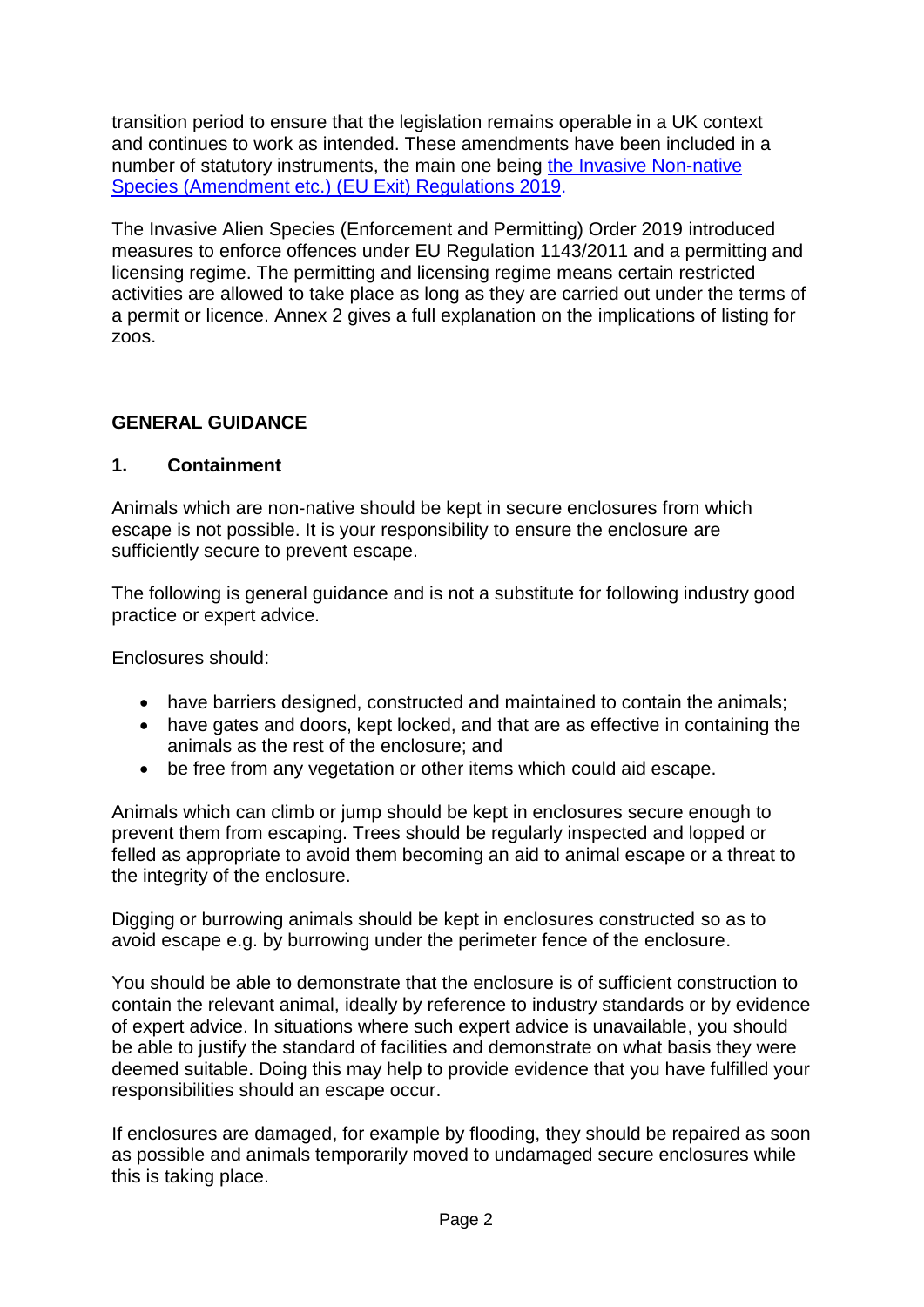The perimeter boundary should be secured in accordance with the Secretary of State's and Welsh Government's standards of modern zoo practice.

# **2. Displays**

You should consider the risk of escape when you are considering using any nonnative animals in demonstrations outside of a secure enclosure. You should however ensure that these animals cannot escape into the wider environment and that you have contingency plans in place that can be enacted in the event of animals escaping into the wild.

Species listed under EU Regulation 1143/2011 cannot be used as part of displays e.g. flying displays for sacred ibis.

# **3. Transport**

You should not transport any listed species away from your zoo unless such transport is covered in your permit or licence.

## **4. Escapes**

Every effort should be made, so far as it is reasonably practicable, to recover any escaped animals whether live or dead. If your zoo licence does not specify who should be notified of any escapes, you should contact your zoo licensing authority to discuss what action they require from you.

Escapes of listed species (or any non-native species likely to establish in the wild) should also be reported to the Animal and Plant Health Agency, Natural England (call the Enquiries Team on 0300 060 3900) or Natural Resources Wales (call NRW enquiries 03000 653000) at the earliest opportunity (dependent on where your zoo is located).

The procedures to be adopted in the event of escapes within or from the zoo of any animal should be brought to the attention of, and available to, all members of staff in a written document. The existence of such procedures, and their implementation in the event of a release, could provide evidence that you have acted responsibly.

# **5. Additional issues**

You should consider the potential risks of releasing parasites, diseases or non-native plants and animals through effluent water and other routes. Waste water should be appropriately treated to ensure that this does not occur.

If you are using non-native plants that are listed on Schedule 9 to the Wildlife and Countryside Act 1981, for example to create habitat or as feed, you must make sure that you are not causing those plants to grow in the wild. Plant species listed under EU Regulation 1143/2014 must not be used except in accordance with a licence issued by Natural England or Natural Resources Wales or a permit issued by APHA.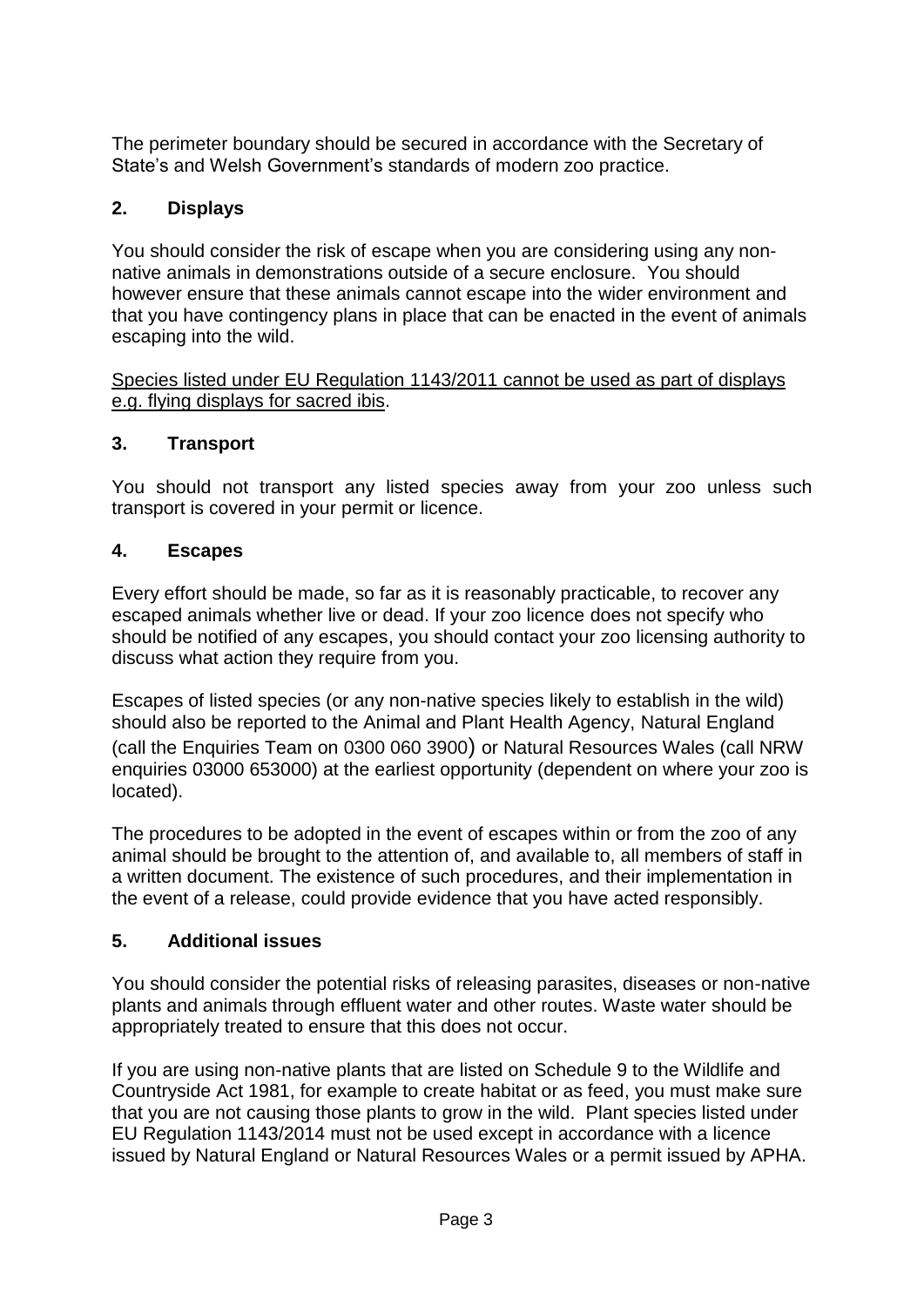## **6. Useful links**

[The Secretary of State's Standards of Modern Zoo Practice](https://www.gov.uk/government/publications/secretary-of-state-s-standards-of-modern-zoo-practice)

[Welsh Government Zoo Practice Standards](https://gov.wales/zoo-practice-standards)

[European code of conduct on zoological gardens and aquaria and invasive alien](https://wcd.coe.int/com.instranet.InstraServlet?command=com.instranet.CmdBlobGet&InstranetImage=2176840&SecMode=1&DocId=1943806&Usage=2)  [species](https://wcd.coe.int/com.instranet.InstraServlet?command=com.instranet.CmdBlobGet&InstranetImage=2176840&SecMode=1&DocId=1943806&Usage=2)

[Schedule 9 to the Wildlife and Countryside Act 1981](http://www.legislation.gov.uk/ukpga/1981/69/schedule/9)

[The Invasive Alien Species \(Enforcement and Permitting\) Order 2019](http://www.legislation.gov.uk/uksi/2019/527/contents/made)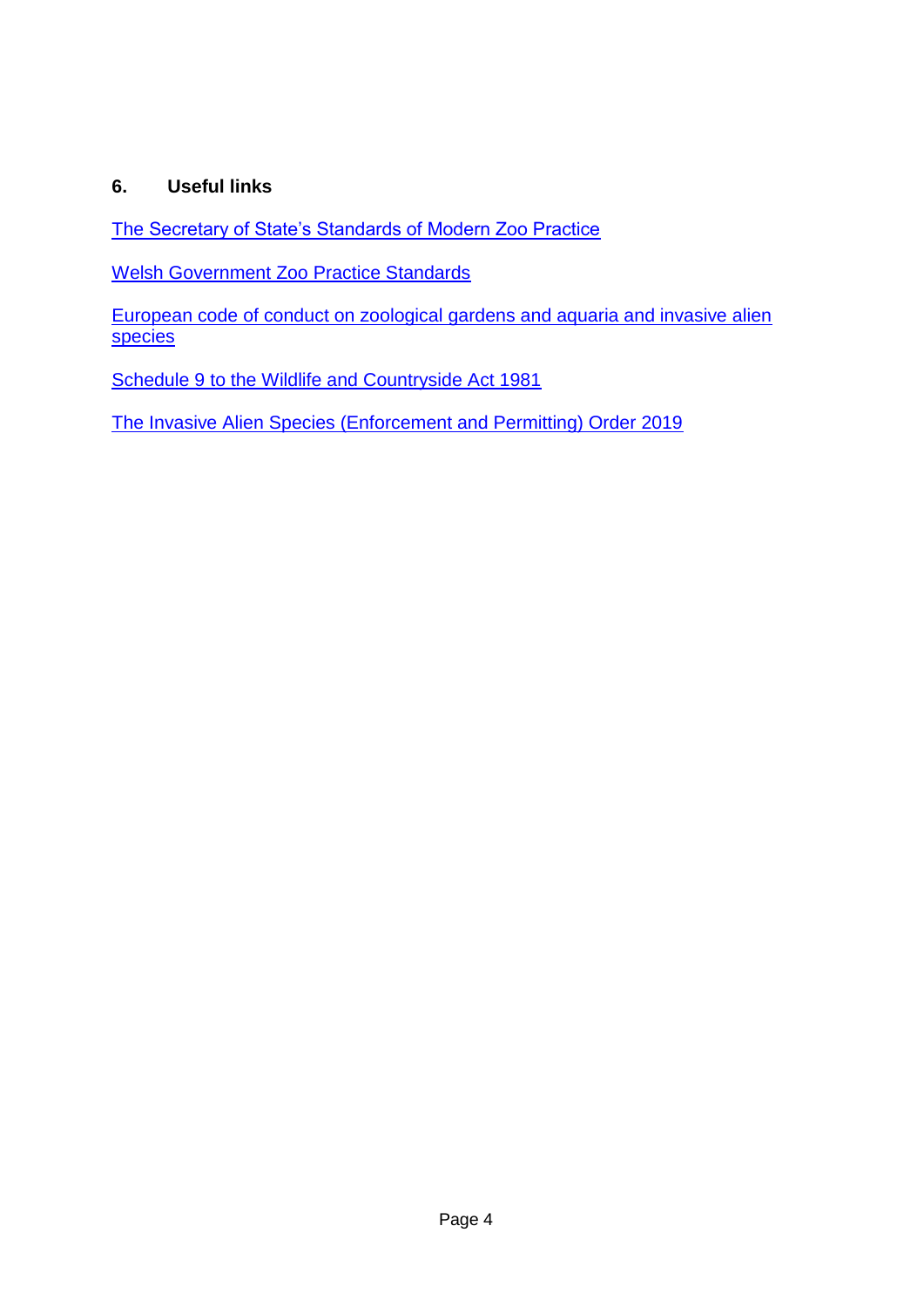### **Annex 1: Current list of animals listed under EU Regulation 1143/2014 (as IAS of Union Concern).**

| <b>Scientific name</b>                    | <b>Common name</b>             |
|-------------------------------------------|--------------------------------|
| <b>Acridotheres tristis</b>               | Common myna                    |
| Alopochen aegyptiacus                     | Egyptian goose                 |
| Arthurdendyus triangulatus                | New Zealand flatworm           |
| Callosciurus erythraeus                   | Pallas's squirrel              |
| Corvus splendens                          | Indian house crow              |
| Eriocheir sinensis                        | Chinese mitten crab            |
| Herpestes javanicus                       | Small Indian mongoose          |
| Lepomis gibbosus                          | Pumpkinseed                    |
| Lithobates (Rana) catesbeianus            | North American bullfrog        |
| Muntiacus reevesii                        | Muntjac deer                   |
| Myocastor coypus                          | Coypu                          |
| Nasua nasua                               | Coati                          |
| Nyctereutes procyonoides                  | Raccoon dog                    |
| Ondatra zibethicus                        | <b>Muskrat</b>                 |
| Orconectes limosus (Faxonius limosus)     | Spiny-cheek crayfish           |
| Orconectes virilis (Faxonius virilis)     | Virile crayfish                |
| Oxyura jamaicensis                        | Ruddy duck                     |
| Pacifastacus Ieniusculus                  | Signal crayfish                |
| Percottus glenii                          | Chinese sleeper / Amur sleeper |
| Plotosus lineatus                         | Striped eel catfish            |
| Procambarus clarkii                       | Red swamp crayfish             |
| fallax<br>f.<br>Procambarus<br>virginalis | Marbled crayfish               |
| (Procambarus virginalis)                  |                                |
| Procyon lotor                             | Raccoon                        |
| Pseudorasbora parva                       | Stone moroko/Topmouth gudgeon  |
| Sciurus carolinensis                      | Grey squirrel                  |
| Sciurus niger                             | Fox squirrel                   |
| Tamias sibiricus                          | Siberian chipmunk              |
| Threskiornis aethiopicus                  | Sacred ibis                    |
| Trachemys scripta                         | Red-eared terrapin             |
| Vespa velutina nigrithorax                | Asian hornet                   |